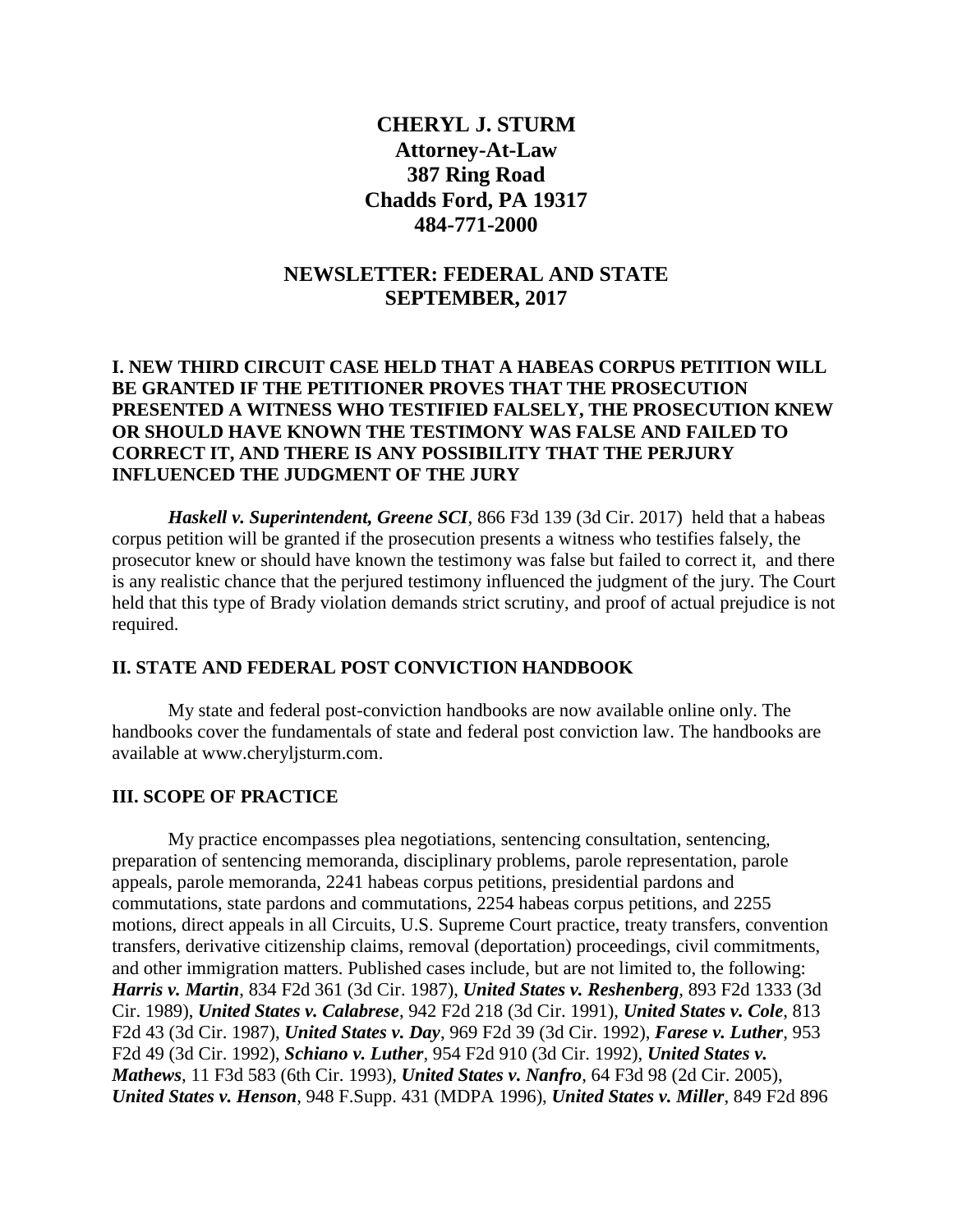(4th Cir. 1988), *Phifer v. Warden*, 53 F3d 859 (7th Cir. 1995), *Prioleau v. United States*, 828 F.Supp. 261 (SDNY 1993), *United States v. Tiller*, 91 F3d 127 (3d Cir. 1996), *United States v. Amerman*, 2255 granted, sentence reduced (EDPA 92-498-02) affirmed 14 F3d 49 (2000); *United States v. Eyer*, 113 F3d 470 (3d Cir. 1997), *United States v. Fields*, 113 F3d 313 (2d Cir. 1997), *United States v. DePace***,** 120 F3d 233 (11th Cir. 1997), *United States v. Derrick Williams*, 158 F3d 736 (3d Cir. 1998), *Paters v. United States*, 159 F3d 1043 (7<sup>th</sup> Cir. 1998), *United States v. Conhaim*, 160 F3d 893 (2d Cir. 1998), *United States v. DiPina*, 178 F3d 68 (1st Cir. 1999), *In re Weatherwax*, CTA3 No. 99-3550 [Hazel-Atlas independent action is not a second or successive 2255 motion], *Cullen v. United States***,** 194 F3d 401 (2d Cir. 1999), *United States v. Almodovar*, 100 F.Supp. 2d 301 (EDPA 2000, Ludwig, J.) *Dabelko v. United States*, 211 F3d 1268 (6th Cir. 2000), *United States v. Carmichael***,** 216 F3d 224 (2d Cir. 2000*), United States v. Williams*, 247 F3d 353 (2d Cir. 2001), *United States ex rel. Bryant v. Warden*, 50 Fed. Appx. 13 (2d Cir. 2002), *United States v. Peyton*, 12 Fed. Appx. 145 (4th Cir. 2001), *United States v. Smith*, 348 F3d 545 (6th Cir. 2003), *Blount v. United States*, 330 F.Supp.2d 493 (EDPA 2004), *Commonwealth v. Hanna*, 964 A2d 923 (PA Super. 2009). Important unpublished cases include: *United States v. Lopez,* 93-246-01 (EDPA, Hutton, J.)[2255 granted], *United States v. Garcia-Cintron*, 93CV1771 (EDPA, Gawthrop)[2255 granted, sentence reduced], *United States v. Fazekas*, C.A. No. 94-1542 [WDPA 1994][misclassification as career offender, sentence reduced from 30 years to 10 years], *Henry Jones v. United States*, 2:90CV 4291 [DNJ, Sarokin, J.][2255 motion granted for ineffective assistance, prisoner released], *Hearn v. United States*, C.A. 93-464 [WDVA], [misclassification of methamphetamine, sentence reduced from 180 months to 90 months], *United States v. Richard H. Wilson*, 90 CR169-01, 91 CIV 3326 [EDPA][2255 granted; actual innocence; immediate release], *United States v. Gevares*, 961 F.Supp. 192 (NDOH, ED 1996)[2255 granted; firearms sentence vacated; government motion to resentence denied], *United States v. Cross,* CTA6 No. 03-3562 (sentence vacated, and reduced on remand), *United States vs. Alexander*, CTA3 No. 96-1696 [sentence reduced, and case remanded for hearing on distinction between cocaine base and crack cocaine], *United States v. Kostrick*, 103 F3d 114 (3d Cir. 1996)[848 vacated], *United States v. Michaels*, 2001 U.S. Dist. Lexis 19115 (EDPA, Fullam, J.)[term of supervised release reduced], *United States v. Williams*, 146 Fed. Appx. 656 (2d. Cir. 2002)[sentence vacated and reduced], *United States v. R. Thomas*, 273 Fed. Appx. 103 (2d Cir. 2008)[sentence vacated and reduced], *United States v. Matos*, 92 Cr 39-A (EDVA, Ellis, J.)[2255 granted, sentence reduced], *United States v. Diaz,* Crim. No. 92-78-02 [EDPA][sentence reduced for miscalculation of criminal history category], *United States v. Eberly*, 5 F3d 1491 (3d Cir. 1993)[2255 granted, sentence vacated], *United States v. Forde*, 92-429-A [EDVA, Hilton][2255 granted, life sentence vacated; sentence reduced]; *United States v. Cruz-Pagan*, 91-0063 [EDPA][2255 granted, life sentence vacated; sentence reduced], *United States v. Ostreicher*, 91cv 3576 [EDNY, Weinstein, J.][2255 motion vacated, special parole term vacated]; *United States v. S. Jones*, 22 F3d 304 (3d Cir. 1994)[2255 granted, sentence vacated]; *United States v. S. Jones*, 47 F3d 1162 (3d Cir. 1995)[2255 granted, sentence vacated, sentence reduced]; *United States ex rel. Maurice Roberts v. Warden*, 93-CV-1064 [NDNY][Probation Department's imposition of restrictions on employment violated due process], *Darryl Pierce v. United States*, 89CR176 (MDPA, Rambo, J.)[2255 granted in part, sentence reduced], *Baron v. United States*, 97CV290 [DUT][2255 granted, sentence reduced and prisoner released]; *Simpkins v. United States*, C.A. 5:1999CR22 [NDWVA][2255 granted; failure to properly file 851 special information; sentence reduced]; *United States v. Vernon*, 92- 340-01 [EDPA, Dalzell, J.] [2255 granted, restitution order vacated and modified]; *United States*